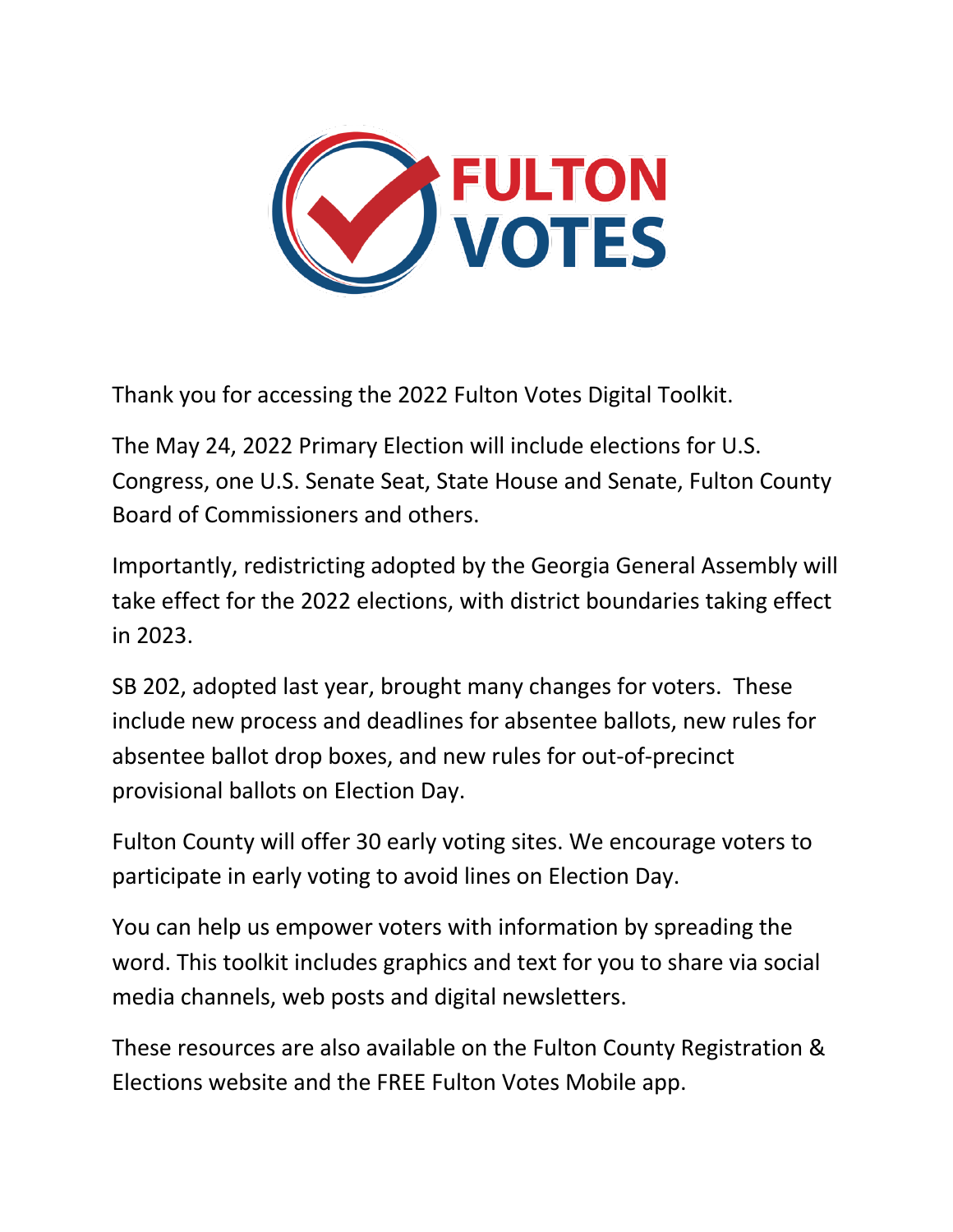# **KEY DATES**

April 25 – Voter Registration Deadline

May 2 – First Day of Early Voting

May 13 – Last day to Request an Absentee Ballot

May 20 – Last Day of Early Voting

May 20 – Last day to return Absentee Ballot via Drop Boxes

May 24- Last day to return Absentee Ballot submitted via mail

**May 24 – Election Day**

# **KEY LINKS**

#### **Fulton County on Social Media:**

@FultonInfo | Hashtag: #FultonVotes

| <b>Fulton County Elections</b>      | www.fultonelections.com                      |
|-------------------------------------|----------------------------------------------|
| Request Absentee Ballot & learn new | www.fultoncountyga.gov/absenteeballot        |
| absentee ballot rules               |                                              |
| Drop Box Locator                    | www.fultoncountyga.gov/absenteedropbox       |
| Early Voting Locations & Schedule   | www.fultoncountyga.gov/voteearly             |
| Voter registration                  | http://www.fultoncountyga.gov/registertovote |
| Georgia Secretary of State          | https://registertovote.sos.ga.gov/           |
|                                     |                                              |
|                                     |                                              |

## **Redistricting**

Redistricting was conducted by the Georgia General Assembly as a result of the 2020 Census. Redistricting occurs every 10 years after the Census to ensure that populations are consistent across districts for federal, state, county and city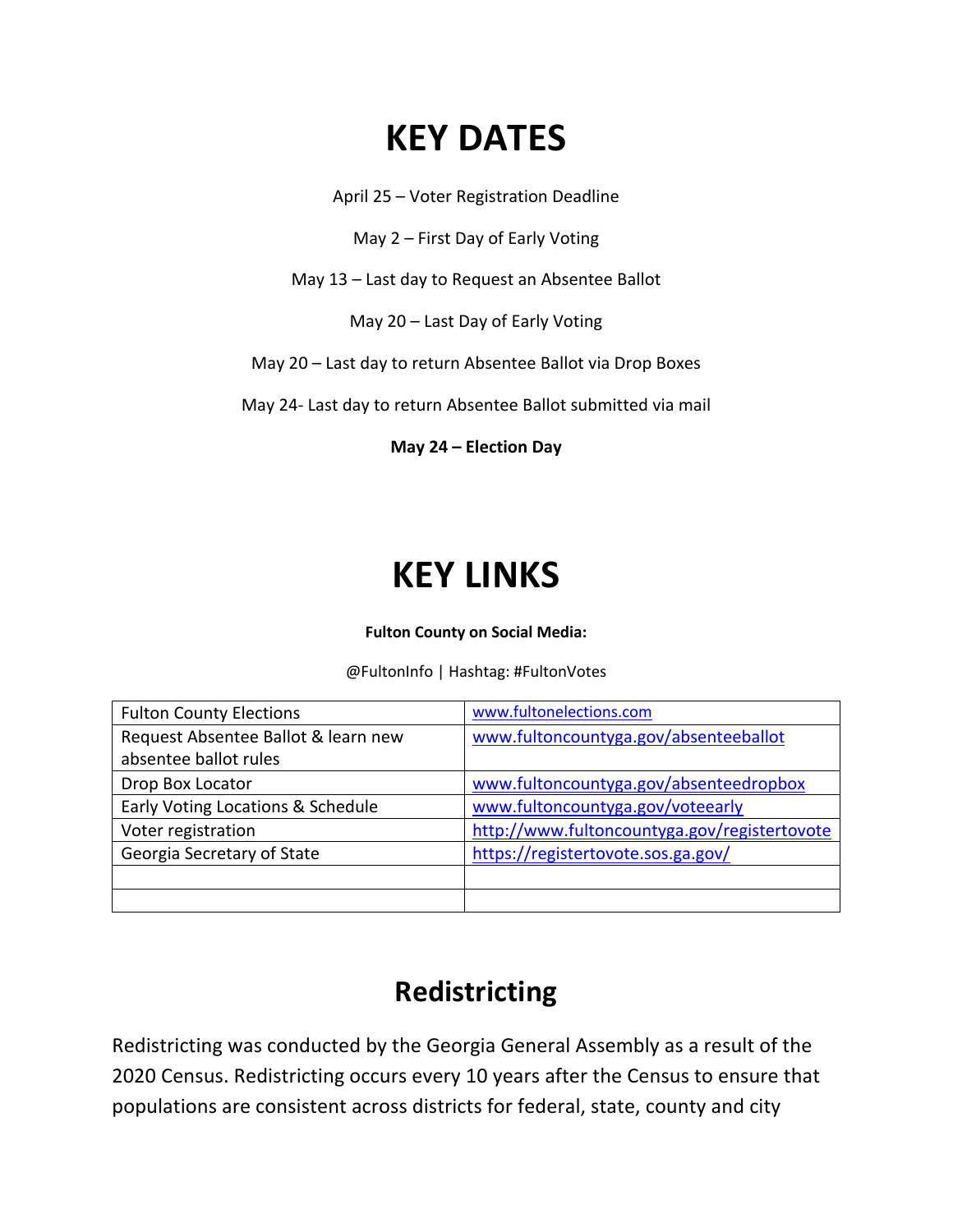government elected offices. For 2022 elections, redistricting affects boundary lines for the U.S. House of Representatives, the Georgia General Assembly, Fulton County Board of Commissioners and the Fulton County Board of Education.

View www.fultoncountyga.gov/redistricting to view the Congressional Maps and to take a closer look at the redistricting process in Fulton County.

### **Redistricting Update**

Most Fulton County voters will see at least one district change for these seats.Fulton County has completed its redistricting process by entering the new boundary lines into the state voting system.

As a result of the Fulton County Board of Commissioners redistricting process, more than 129,000 households changed to new Commission districts. Due to staggered terms and significant changes, some voters will vote this year who voted two years ago. All Fulton County voters who are now in odd-numbered districts will vote in County Commission district races this year (Districts 1, 3, 5 and 7 (at-large)). For voting purposes, redistricting will take effect starting with the May 2022 Primary. In coming weeks, all voters will receive a redistricting card that will specify assigned districts. Voters can also check the Georgia My Voter Page to see their assigned districts for all relevant offices.

### **Additional Resources**

- U.S. Census Bureau Resources:
- 2020 Census Count By Georgia City Name
- 2020 Census Count By Georgia City Population
- 2020 Census Count By Georgia County Map
- 2020 Census Count By Georgia County Name
- 2020 Census Count By Georgia County Population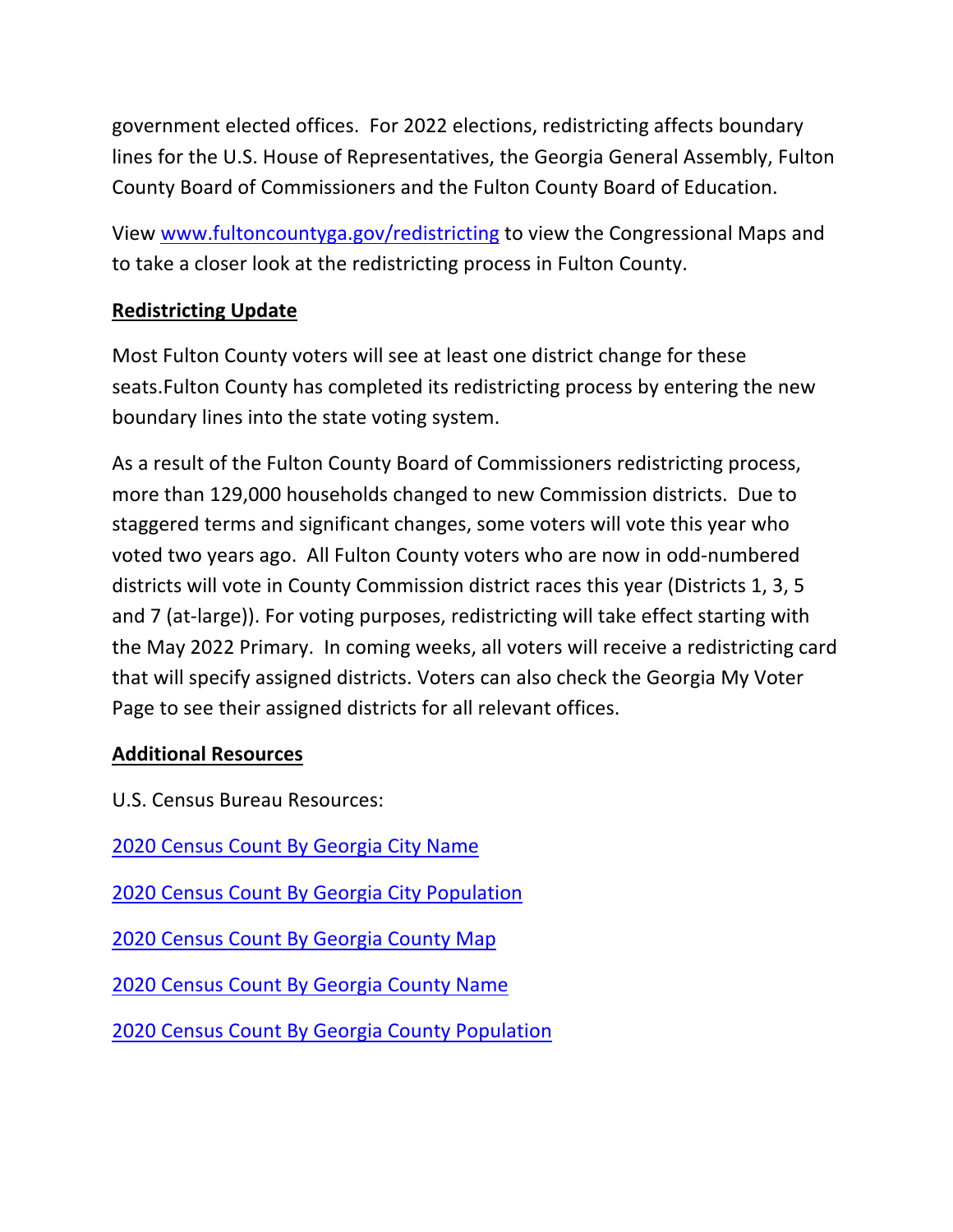### **FULTON VOTES APP**

Download the Fulton Votes app for the latest information about voter registration absentee ballots, early voting, and more. Look for the FREE app in the Apple and Google Play stores.

Apple: https://apps.apple.com/us/app/fulton-county-votes/id1532991239

Google Play: https://play.google.com/store/apps/details?id=gov.fultoncountyga.fultonvotes&h l=en\_US&gl=US

### **Sample social media posts:**

The Fulton Votes app connects voters with key information about early voting, voting by mail, requirements for Voter ID, provides links to key platforms on the Secretary of State's website and more. Download for the latest information. #FultonVotes

Download the Fulton Votes mobile app for Apple or on Google Play. This app provides a wealth of information including early polling locations, sample ballots, key dates to remember, election results, and so much more. #FultonVotes

For the latest Election news, download the free Fulton County Voter app. This app gives users the latest Election information including early polling locations,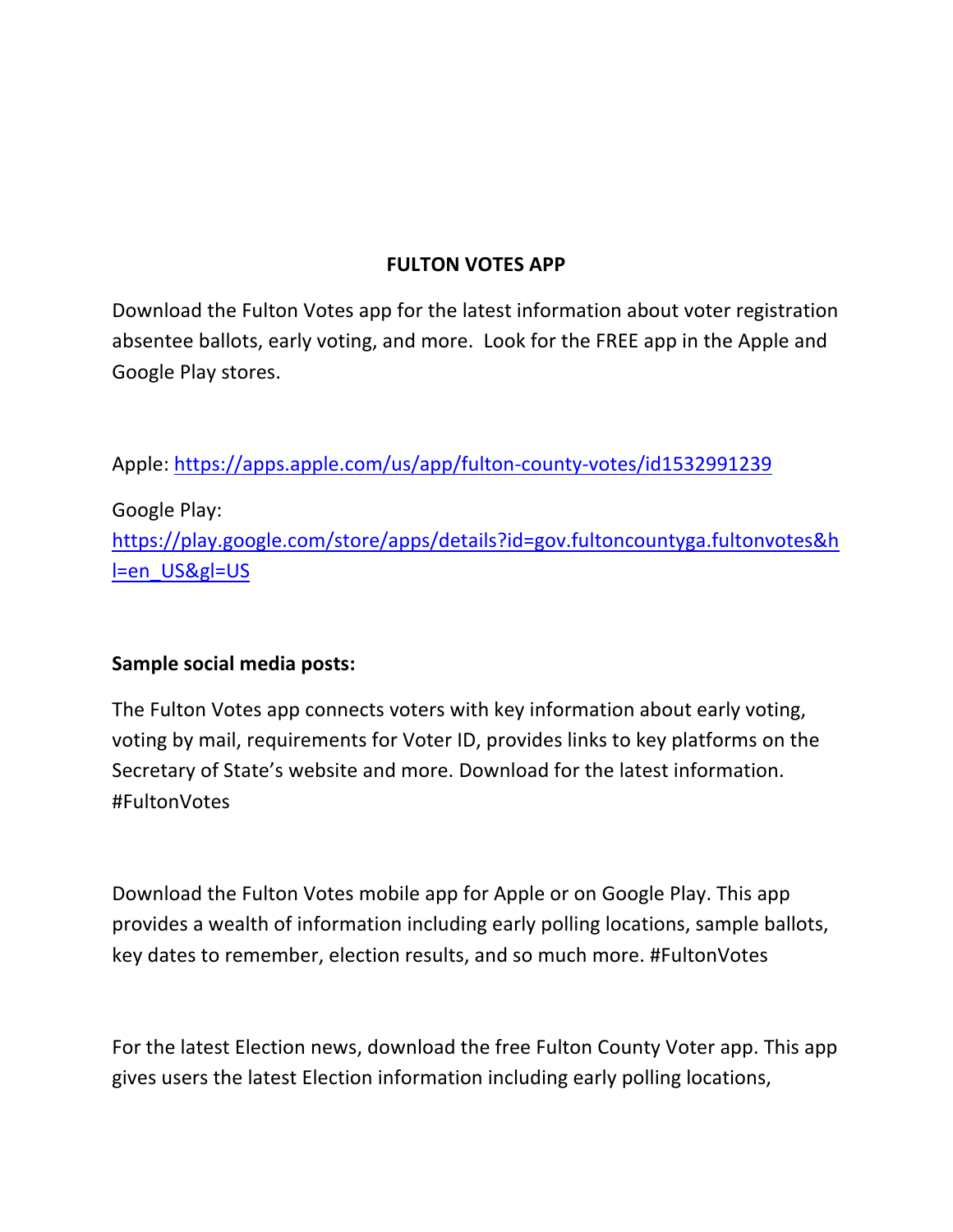sample ballots, key dates to remember, election results, and so much more. #FultonVotes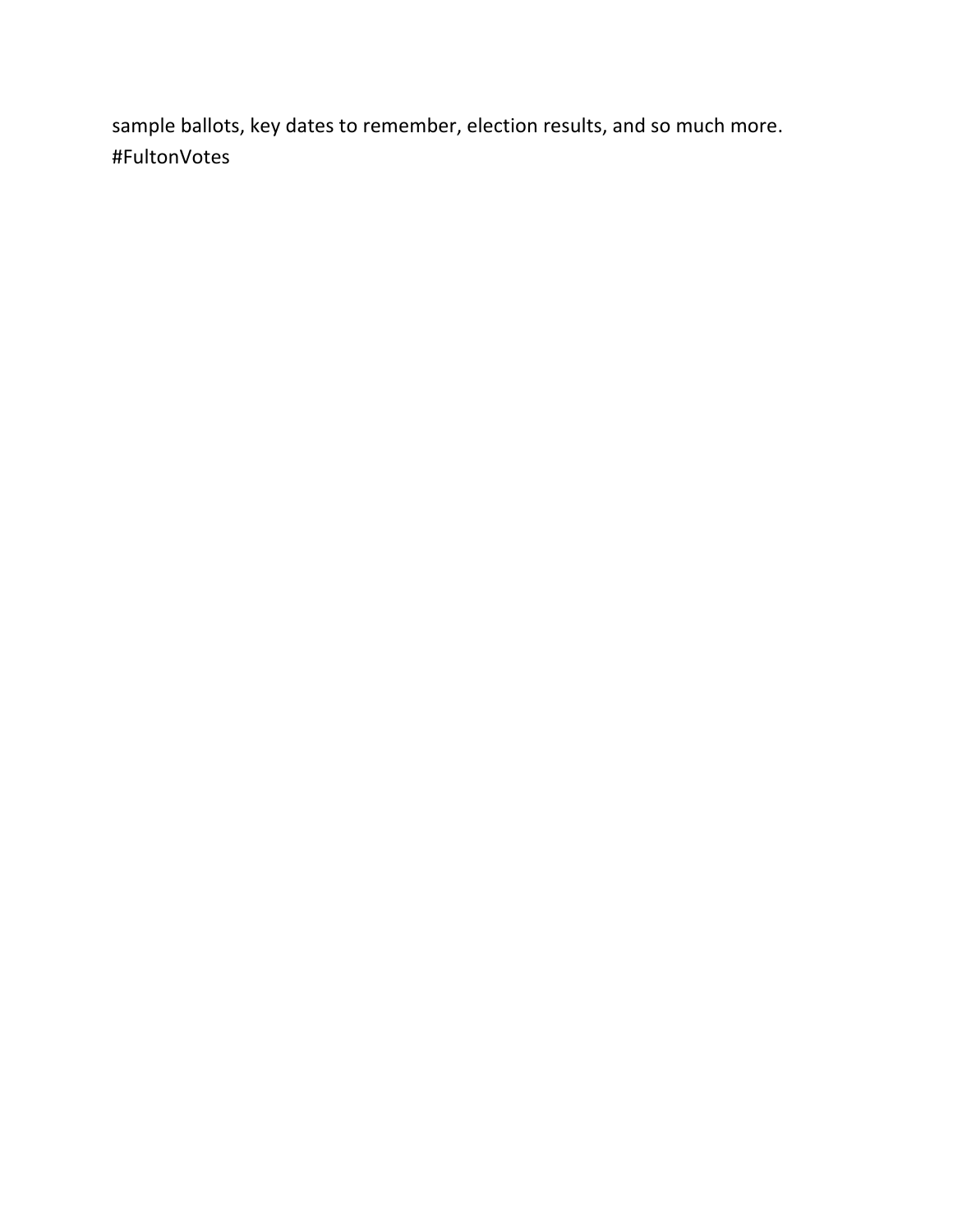# **VOTER REGISTRATION – APRIL 25 DEADLINE**

| Fulton County Voter Registration Page      | www.fultoncountyga.gov/registertovote |
|--------------------------------------------|---------------------------------------|
| Register Online or Check Your Registration | registertovote.sos.ga.gov             |
| Status                                     |                                       |

- April 25 is the voter registration deadline for the May 24 Primary Election.
- April 25 is also the deadline for registered voters to update their information if they have moved or their information has changed.
- Voters can check their voter registration status, register to vote, or update their information through the Secretary of State's website listed above.

#### **SUGGESTED SOCIAL POSTS:**

April 25 is the deadline to register to vote or update your registration for the May 24 Primary Election. Register or update your info today at www.fultoncountyga.gov/registertovote #FultonVotes

You can check to see if you are eligible to vote for the May 24, 2022 Primary Election at https://registertovote.sos.ga.gov #FultonVotes

Register to vote and let your voice be heard on key issues, policies, and elected officials! The deadline to register for the May 24 Primary Election is April 25. Visit www.fultoncountyga.gov/registertovote for more information. #FultonVotes

Did you move? Make sure your voter registration is up to date. Go to www.fultoncountyga.gov/registertovote #FultonVotes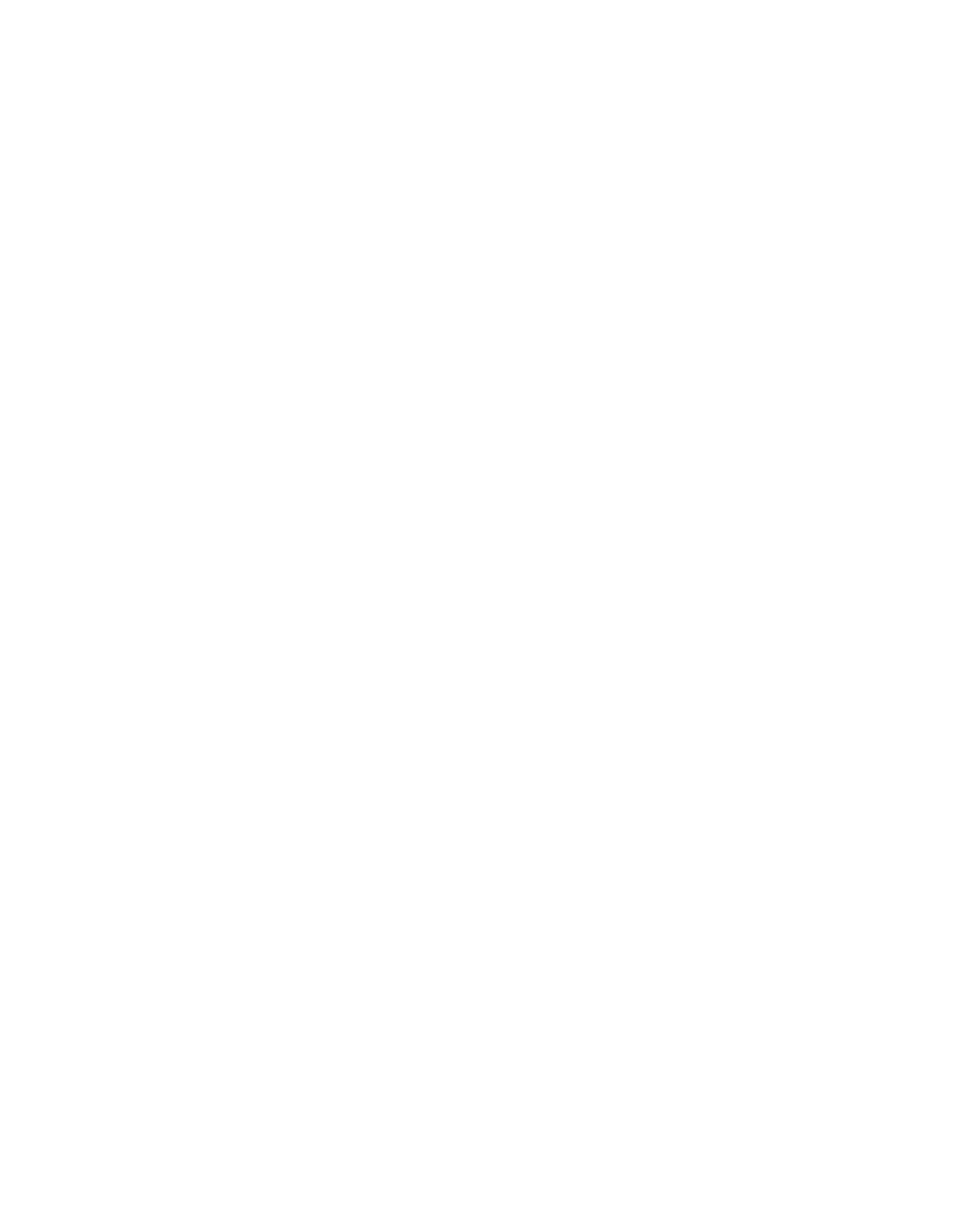### **SB 202 CHANGES**

SB 202 Changes Overview www.fultoncountyga.gov/sb202updates

SB 202 is Georgia's new election law adopted in 2021, which brings about many changes for voters.

Key Changes include:

- The deadline to request an absentee ballot is now 7 days earlier than in previous years. (It was previously the Friday before any Election Day.)
- Voters requesting an absentee ballot need to include their drivers' license number or other ID as noted on the absentee ballot application.
- Absentee ballot drop boxes are located inside 8 early voting locations. They may no longer be accessed after the last day of early voting (May 20).
- Voters who go to the wrong precinct on Election Day cannot cast a provisional ballot before 5 p.m. You MUST go to your correct polling place.
- Mobile voting is no longer offered, except in the case of a declared disaster.

#### **SUGGESTED SOCIAL POSTS:**

Georgia's new voting law brought lots of updates for Georgia voters. Learn how these changes may affect you at www.fultoncountyga.gov/sb202updates #FultonVotes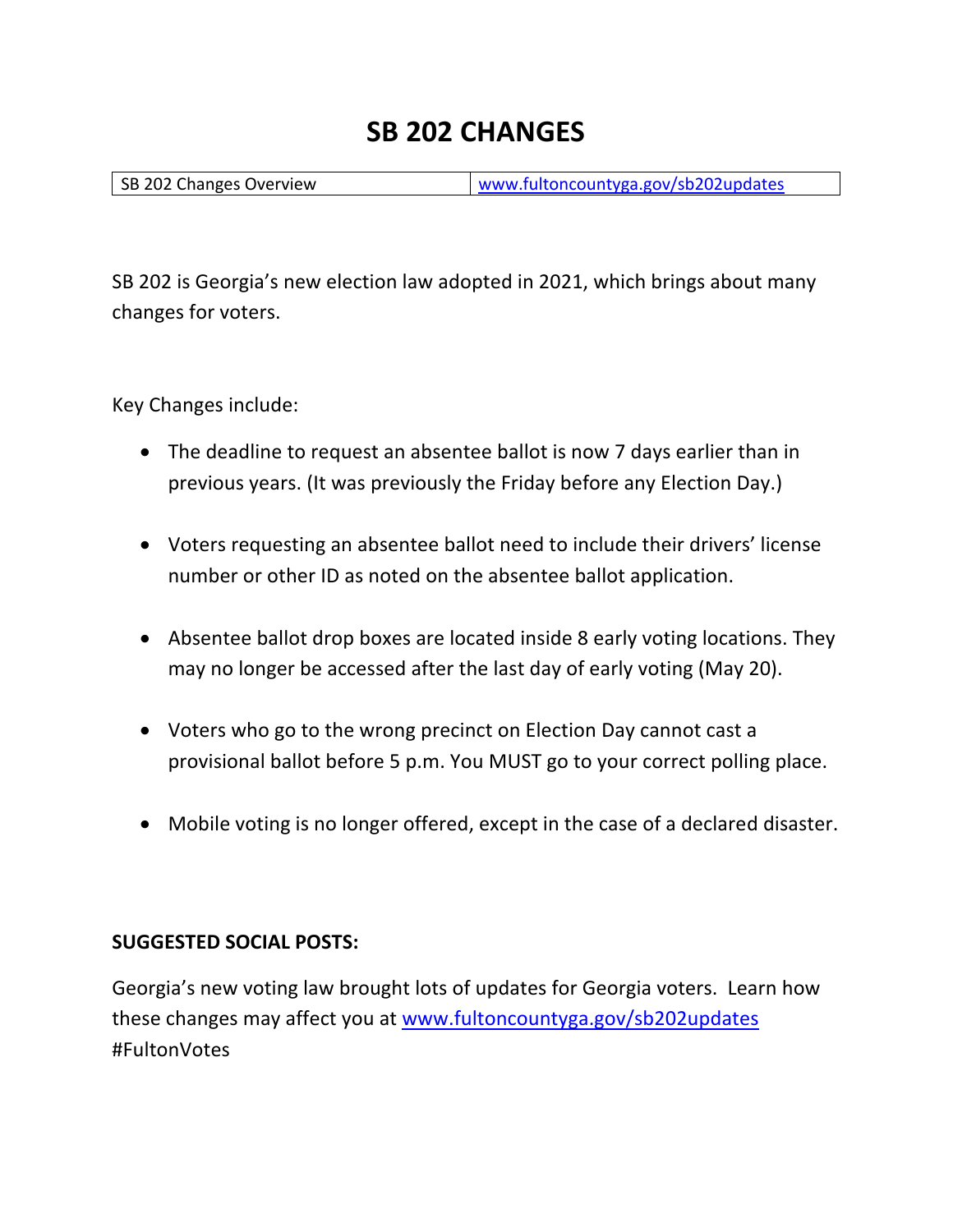## **VOTE BY MAIL – NEW PROCEDURES THIS YEAR**

| Fulton County Absentee Ballot Overview | www.fultoncountyga.gov/absenteeballot  |
|----------------------------------------|----------------------------------------|
| Absentee ballot drop boxes             | www.fultoncountyga.gov/absenteedropbox |

- New Georgia election law brought many changes to absentee voting.
- Voters requesting an absentee ballot need to include their drivers' license number or other ID as noted on the absentee ballot application.
- Voters must request their absentee ballot no later than Friday, May 13.
- Fulton County has an absentee ballot portal for voters to upload their completed absentee ballot applications.
- Voters may still drop their absentee ballot in a drop box. However, drop boxes are now located inside of the early voting locations and are only accessible during early voting hours (May  $2 - 20$ , 9 a.m.  $-6$  p.m.) Drop Boxes will not be accessible after early voting ends at 6 p.m. on Friday, May 20.

#### **SUGGESTED SOCIAL POSTS:**

Voting by mail? Remember to include your drivers' license number or other ID. The deadline to request your absentee ballot is May 13. Learn more at www.fultoncountyga.gov/absenteeballot #FultonVotes

Dropping off your absentee ballot? Absentee ballot drop boxes are available in early voting sites. They are accessible from 9 a.m. – 6 p.m. through May 20. Find the closest drop box at www.fultoncountyga.gov/absenteedropbox #FultonVotes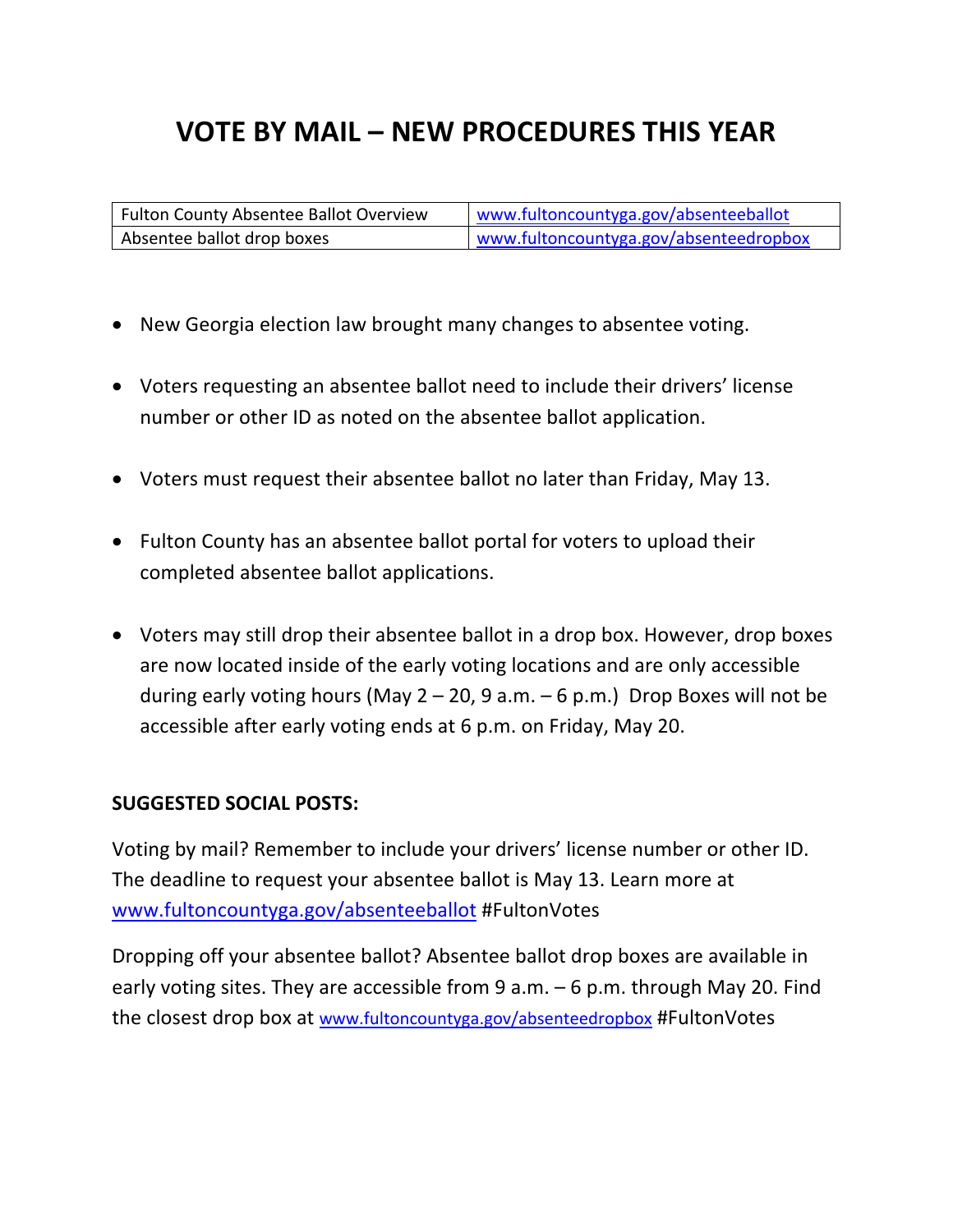No one should have to pick between their health and right to vote, which is why everyone has the option to vote by mail. Voting by mail is tried and tested and is a safe process. Mail ballots have checks and balances built into the process to ensure security and accuracy. Mail ballots are unique to the individual voter, with specific barcodes. Visit www.fultoncountyga.gov/absenteeballot for more information #FultonVotes

Skip the line and vote by mail! You can either mail in your ballot (no postage required) or drop it off at one of the Early Voting locations. Visit http://www.fultoncountyga.gov/absenteeballot to learn more. #FultonVotes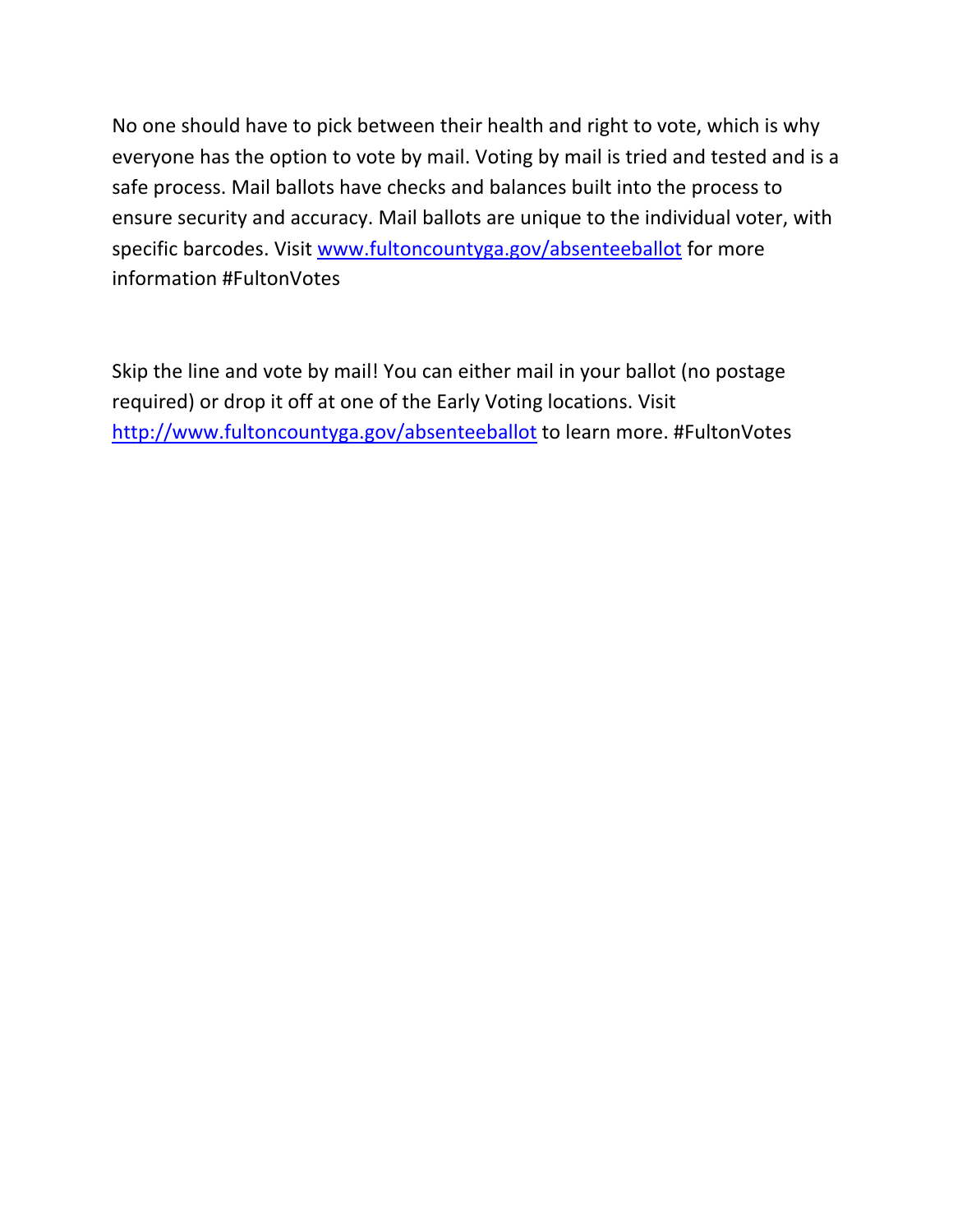## **SKIP THE LINES…VOTE EARLY MAY 2-20**

Fulton County Early Voting Dates & Locations

www.fultoncountyga.gov/voteearly

- Early Voting will take place May 2-20, 9 a.m. 6 p.m., 7 days per week.
- Any Fulton County registered voter may vote at any Fulton County early voting location.

#### **SUGGESTED SOCIAL POSTS:**

Skip the lines and vote early! Fulton County voters can go to any of 30 early voting locations, open Monday-Friday, May 2-20, 2022 from 9 a.m. – 6 p.m. daily (including weekends). See the full schedule at www.fultoncountyga.gov

Fulton County Voters have more than one option to make their voice heard. Early voting helps ensure more people can securely participate in the political process and make their voice heard, while also cutting down on long lines and too many voters in one polling place at one time. To see locations and times, visit www.fultonelections.com #FultonVotes